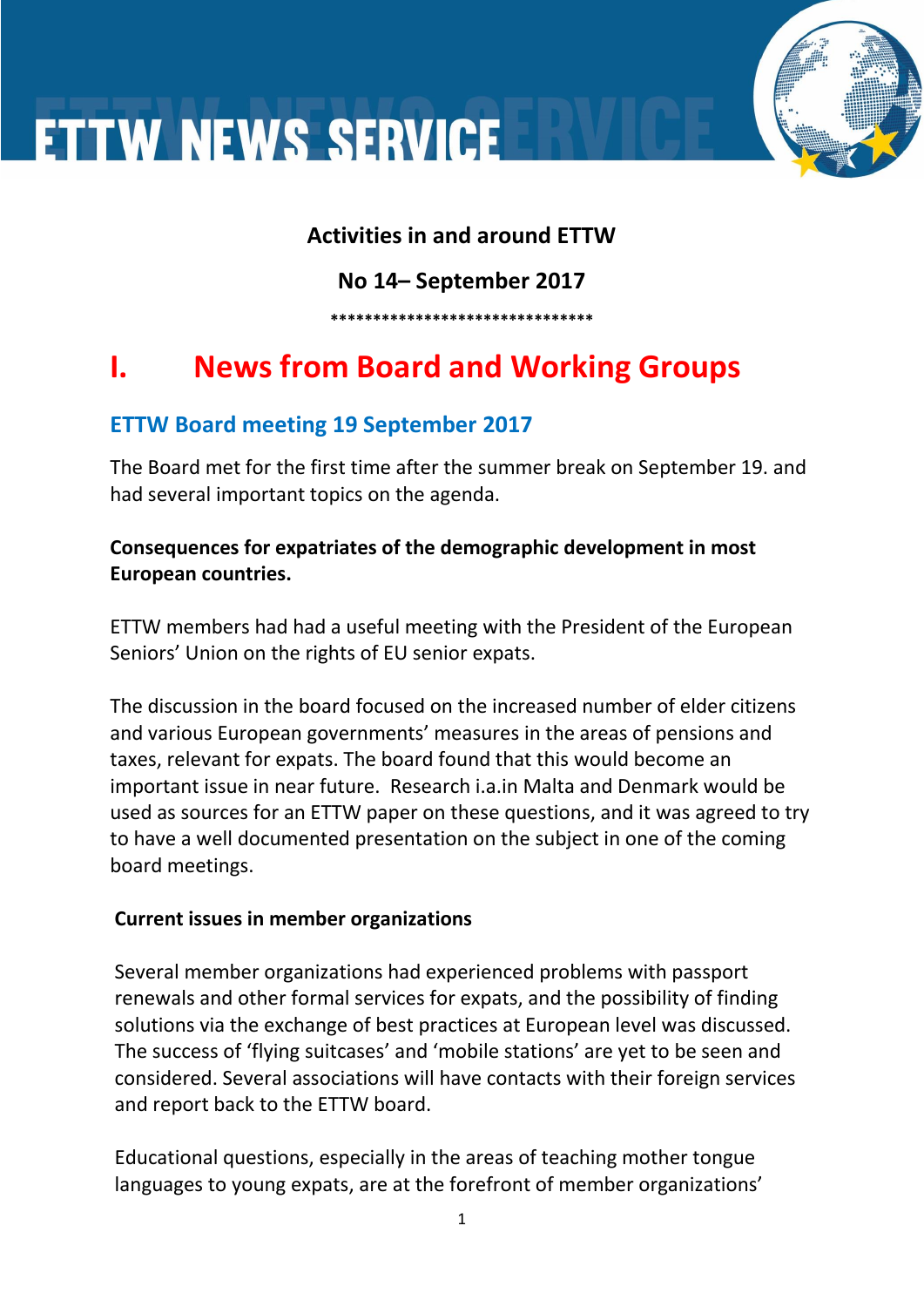concerns. Sharing experiences with teachers' training courses on this and related subjects were of specific interest to members.

Issues related to homecoming and re-integration of expats were also raised and here too the sharing of methods and best practices was recommended.

Success stories, such as attribution of prizes as 'Swede of the Year' or 'Dane of the Year' etc. was highlighted by several members as important elements in the public debates about diaspora and migration issues. In the same context, the board discussed how the current Brexit negotiations are setting the scene for future solutions to migration problems and diaspora policies. The board agreed that also in this perspective it is necessary to follow the talks between the UK government and the EU closely.

#### **Revamping the ETTW Website and the i-voting campaign**

The new ETTW website was presented by consultant Yanina Trubchanka, *Y&N Partners.* The revamped site will be launched shortly. Priority has been given to a new design, communication of ETTW priorities, linking to member organizations and info directly to the expatriates, especially the young.

The Board encouraged ETTW member organizations to establish links from their webpages to the ETTW website and to indicate contact persons and mail addresses for their organizations on the new website.

The preparatory work for the crowd funding campaign for i-voting is almost finished and ready to be launched. The activities promoting awareness in the European expat community for updated voting methods will be events, conferences, seminars and social media campaigns. So far, expat organizations in Sweden, Finland, Romania, Malta and Ireland have expressed an interest in co-organizing such activities. The degree of involvement of ETTW will be determined by the success of the crowd-funding campaign.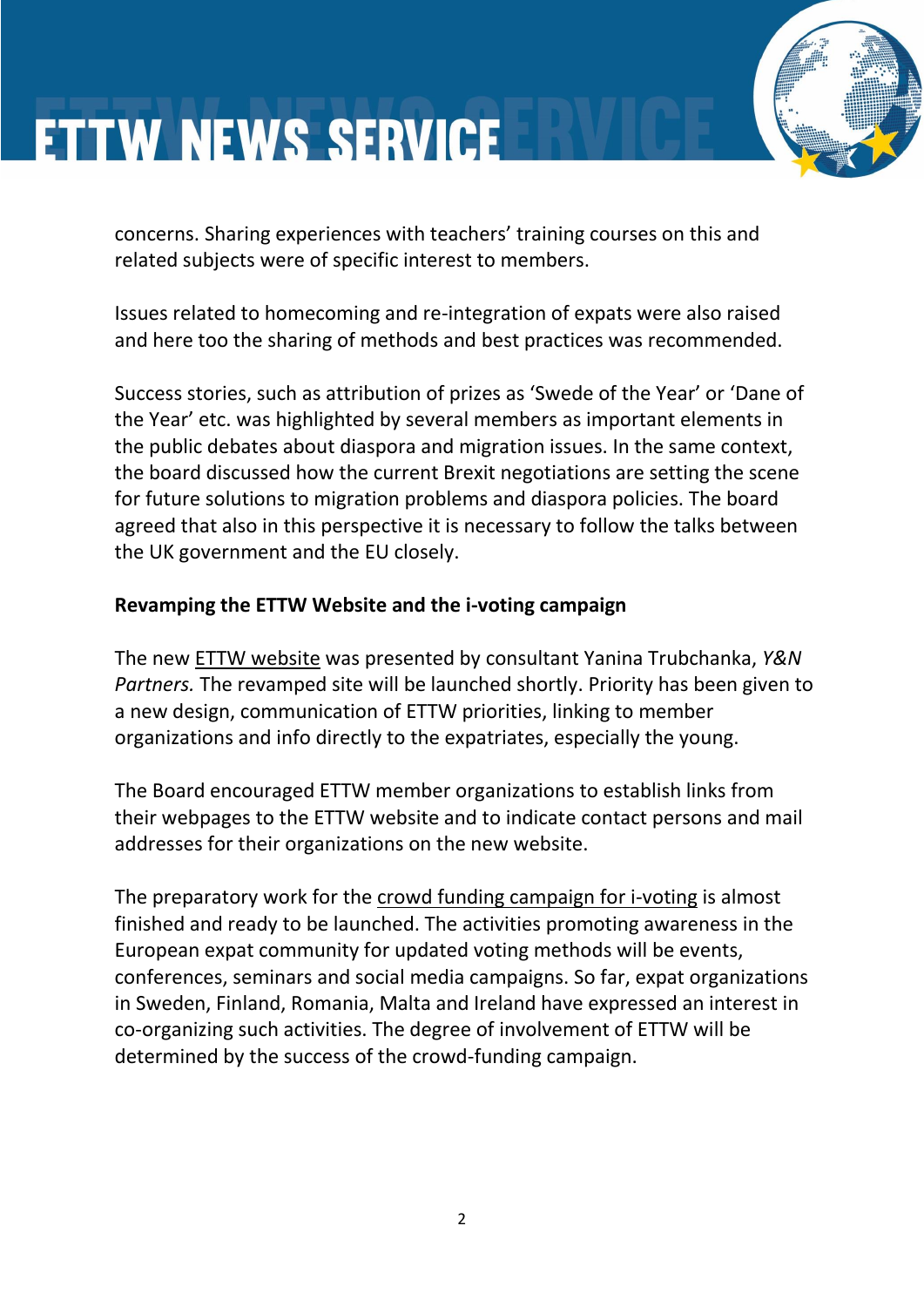#### **ETTW Education Projects**

Pierre Mairesse (PM**)** presented the outcome of a useful meeting with the EU Committee of the Regions to the board. The SEDEC commission of the CoR deals with social policy, employment, education culture and research. Its focus and interests in a future cooperation is determined by the level of benefit for regions and cities and the cross-border effects of events and initiatives.

ETTW's president and the president of SEDEC will meet in order to consider joint actions within the areas of monitoring mobility statistics, internet voting, participation of COR members to future events organized by the ETTW to raise awareness of the specific challenges faced by expatriates in education. Other partners to be invited would be managers of networks of schools abroad and education services for expatriates.

The board noted that increasing costs of studying at university level have proved to be a problem in particular for young expats. This issue will be discussed at the next board meeting in November.

#### **Diaspora policies**

ETTW president Raymond Xerri reported from the Council of Europe conference on diaspora in Lisbon on 7-8 September. He underlined the growing interest in Diaspora questions all over Europe in sync with the rising attention of the migration challenges.

Final Statement of the conference focused on:

- Promoting political co-operation between countries of origin and host countries
- Promoting democratic participation of diasporas
- Strengthening dialogue between members of the network (COE) and diaspora associations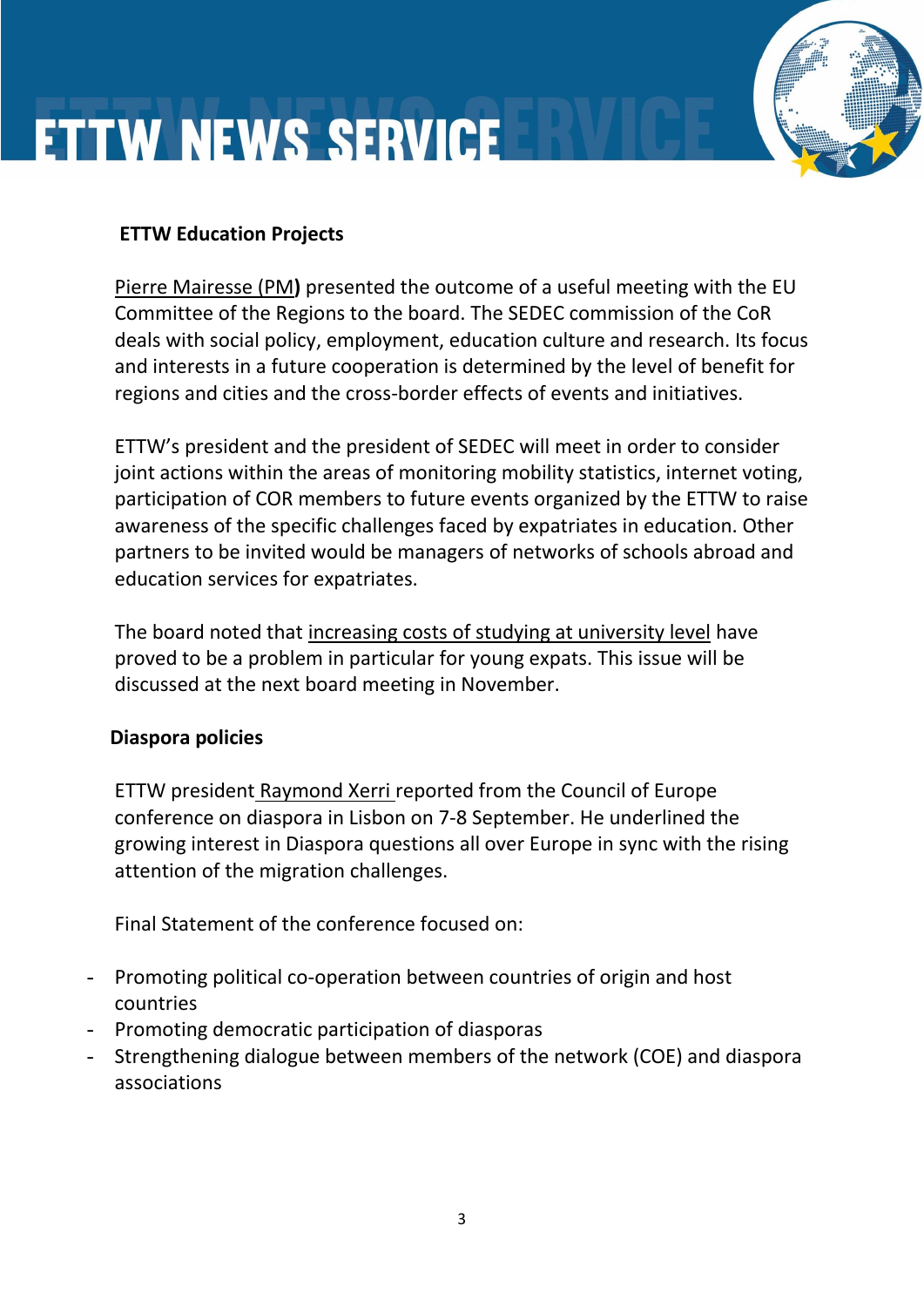These are all ETTW diaspora priorities and our association will follow up on the useful contacts made with Council of Europe parliamentary assembly members during the conference.

The board also discussed a Draft Internal Concept Note on a strategy for the European Diaspora, drawn up with the International Centre for Migration Policy Development. The strategy will be further developed in the framework of the yearly ICMPD conference on Migration issues: 'Safe Orderly and Regular Migration' in Vienna 32-24 October.

**Contact: Steen Illeborg. E-mail:**[steen.illeborg@gmail.com](mailto:steen.illeborg@gmail.com)

**\*\*\*\*\*\*\*\*\*\*\*\*\*\*\*\*\*\*\*\*\*\*\*\*\*\*\*\*\*\*\***

### **II. News from Member Organisations**

#### **Danes Worldwide**

#### **Reduced pension scheme after 5 years abroad?**

As mentioned in previous issue of ETTW News, the Danish Government and its supporting party, the Danish People´s Party, reached before the summer holidays a preliminary agreement, which – if adopted in its current shape – will reduce the possibility for earning full rights to public pension when living abroad for a period. Concretely, the proposal is that in future you could maximum live abroad for 5 years before you get reduced public pension, while the rules at present allow a stay abroad for 10 years. Further to a meeting with the Finance Minister on June 27<sup>th</sup>, Danes Worldwide has over the Summer asked our members to comment on how they would be affected by the new proposal. On the basis on these replies, Danes Worldwide sent on September 9<sup>th</sup> a letter back to the Finance Minister. In this letter we point to three groups, which would be particularly hit if the new proposal is adopted: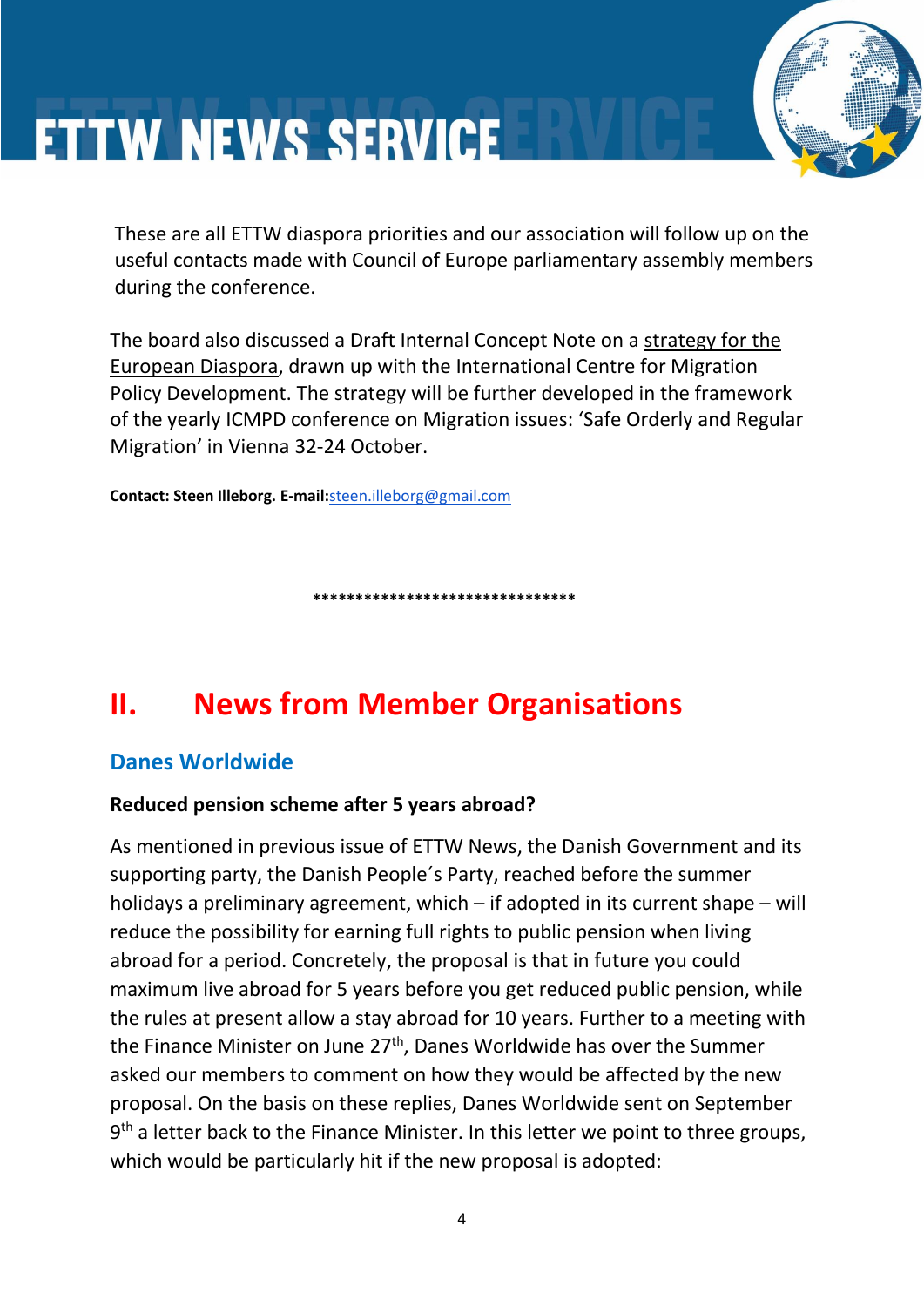- 1) Students and researchers, particularly the latter group are for professional reasons often required to stay abroad for more than 5 years throughout their career.
- 2) Accompanying partners/spouses
- 3) Citizens in the age group between  $50 60$  years. This group is not covered by the foreseen transition clause of the pension agreement, but these people are too late in their time on the labour market to earn sufficient to make private pensions as compensation for the lost public pension.

Danes Worldwide fully recognizes, that the Danish welfare society is based on the principle that "you must contribute in order to benefit". Hence we have asked the Minister to clarify the proposal´s text on exemption for people "serving Danish interests". Finally, Danes Worldwide offers to inform Danes abroad about the importance of taking responsibility for old age by signing up for a private pension scheme.

#### **Danes Worldwide member meeting**

Danes Worldwide organized on August  $10<sup>th</sup>$  a meeting for our members. The meeting was divided into two: an afternoon at the Confederation of Danish Industries, where we discussed political issues related to our diaspora. Here we had divided the participants into five working groups, which all came with ideas for news issues, Danes Worldwide should focus on in the years to come. It was furthermore confirmed, that all issues brought up in the 2016 report "Expat Denmark – an untapped resource?" (carried out in cooperation with the Copenhagen Goodwill Ambassadors), should still be a part of Danes Worldwides focus areas in our political work.

The afternoon was followed by a dinner where the award "Dane of the Year" was given to the chef de cuisine and entrepreneur Mr. Claus Meyer for his outstanding efforts to promote the Nordic cuisine, not least by opening the already now acclaimed restaurant "The Agern" at the Grand Central Station in New York.

**Contact:** Anne Marie Dalgaard: E-mail: [amd@danes.dk](mailto:amd@danes.dk)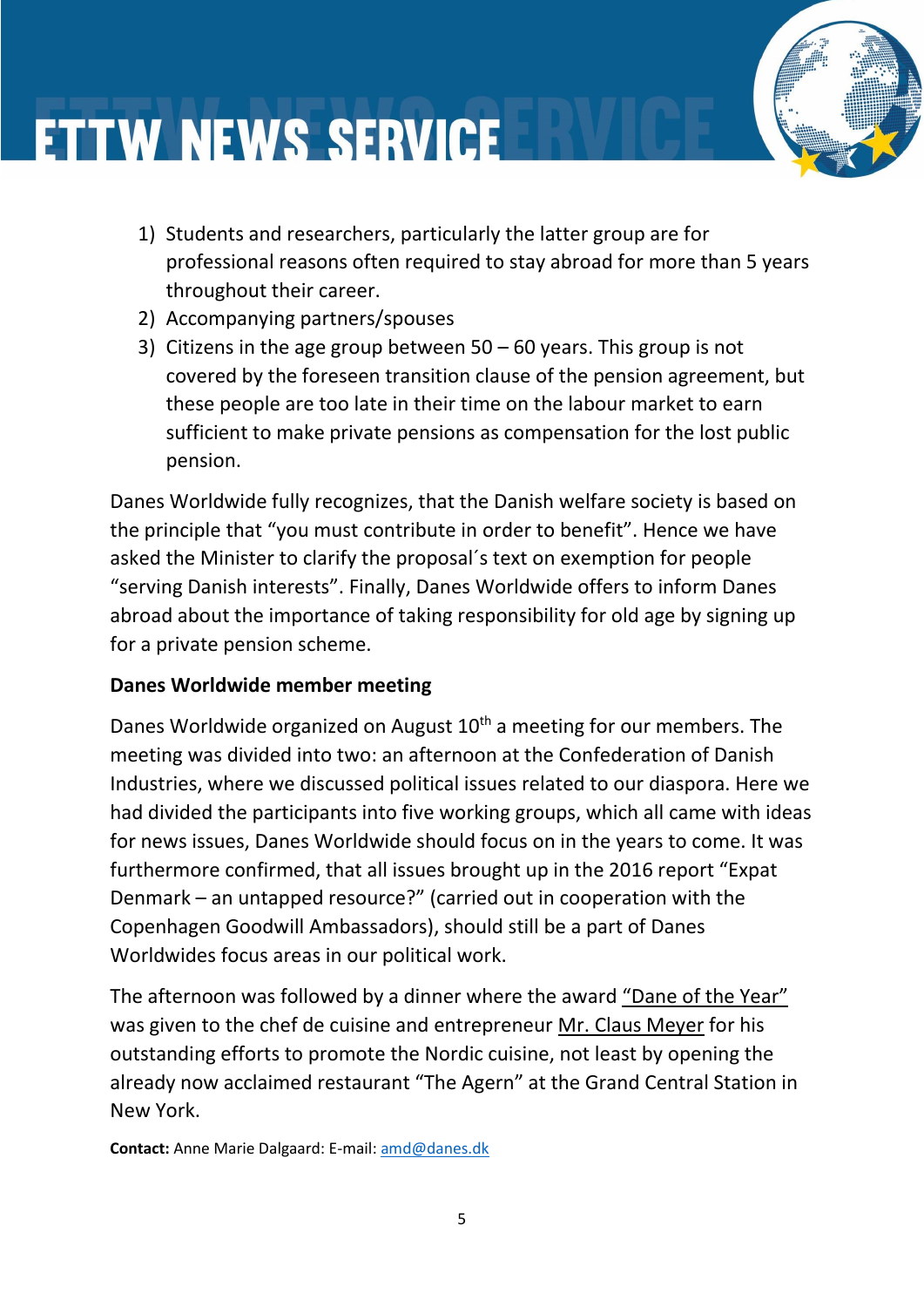#### **Swedes Worldwide**

#### **The 6th Swedish Expats Parliament**

On 21-23 August, the Summer Program 2017 with its sixth edition of the Swedish Expats Parliament took off filled with many important issues. For the past twelve years, this Expats Parliament has been a democratic platform and a way for expats to express their opinions and make their voices heard. Four working groups developed resolutions that will guide Swedes Worldwide's business for the next two years. Invited politicians and experts commented and discussed these suggestions.

#### **New resolutions**

The four working groups of the expats' parliament discussed taxes and welfare, mobility, family and education, and citizens' rights. Below you can read about some of the issues we will be working on in the future:

- Designation of a responsible for issues concerning expats in the government*.* Swedes Worldwide suggests that a special minister or contact person (such as a government secretary) within the Government should be appointed to be responsible for all issues concerning Swedes abroad.
- Valuation of competencies from studies abroad The Expats Parliament considered that exams from abroad and International Baccalurate were undervalued in the Swedish school system and therefore wishes to review the evaluation of these competencies and grades.
- Swedish citizenship after 22 years of age*.* Swedes residing abroad who have received Swedish citizenship at birth will lose it at the age of 22 if they do not apply for retention. Swedes Worlwide is of the opinion that no application should be required to retain their Swedish citizenship.
- Lower SINK tax*.* The government has once again proposed an increase in the SINK tax. The SINK tax, the special tax for Swedish residents abroad, was reduced from 25 to 20 percent in January 2014, but now it will again be raised to 25%. Members of Swedes Worldwide adopted a resolution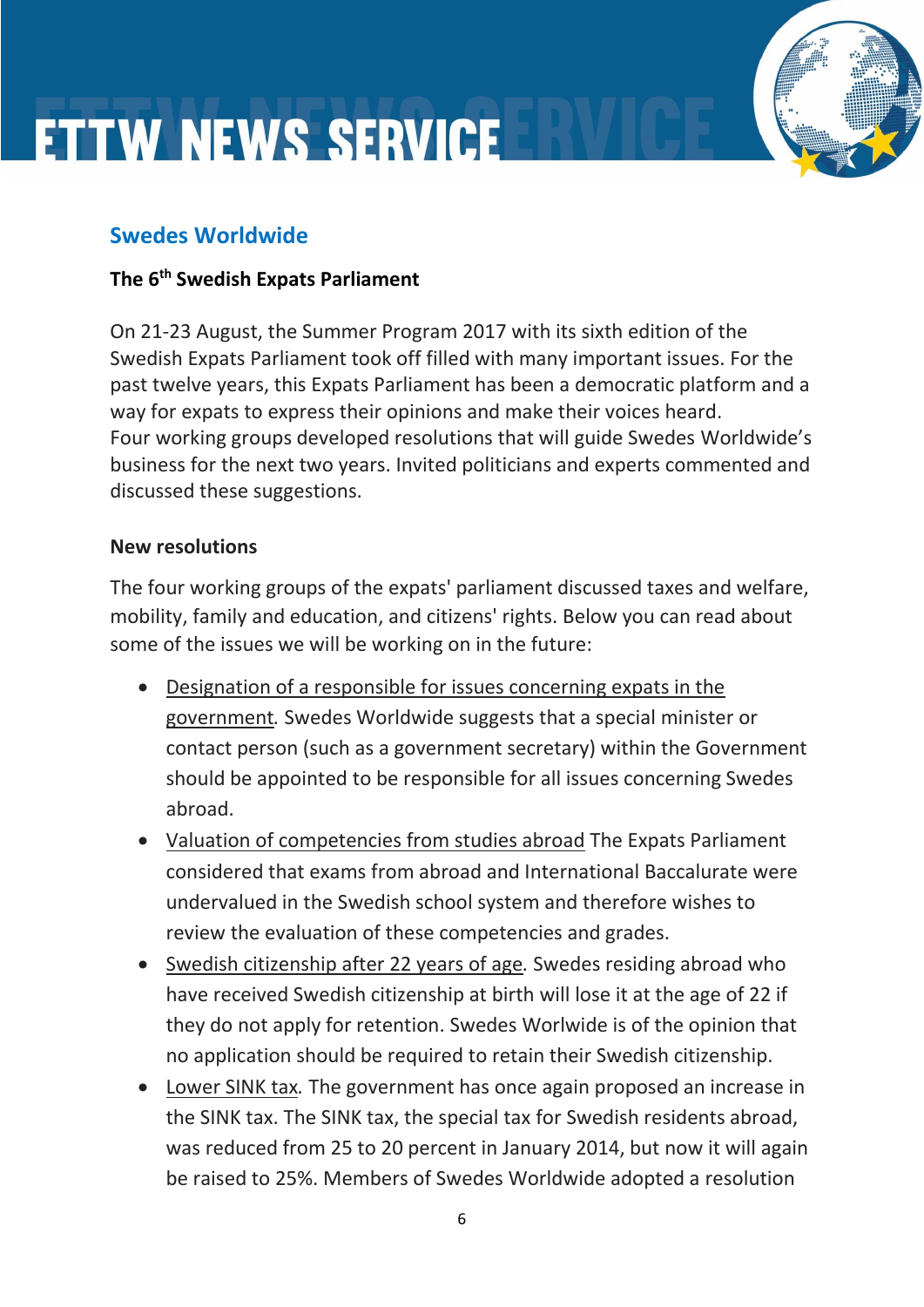that primarily opposed this increase, but also suggest that if the tax is raised, the basic deduction should also be increased.

• Renewal of passport abroad*.* Renewing their passport at an embassy is not only time consuming but also more costly than in Sweden. In addition, you may need to travel far if you do not live near an embassy or mobile station. Swedes Worldwide therefore want this cost estimate to be reconsidered and, in addition, that opening hours for embassies should be expanded, there will be more mobile passports stations and that there should be an opportunity to electronically renew the passport.

All resolutions will be published in full at www.sviv.se in the autumn.

#### **Swede of the Year 2017**

Swedes Worldwide has since 1988 honored a Swedish citizen who has made outstanding efforts to profile Sweden internationally in business, science, culture, sport or in the humanitarian area. Through her outstanding career as a football coach and football player, Ms Pia Sundhage has become one of Sweden's most appreciated and beloved sports women. Her long international career as successful leader of some of the world's best national teams has made her a strong and successful brand for Sweden. With solid integrity and fine moral compass, Pia Sundhage has contributed to a more equal society.

**Contact: Karin Ehnbom-Palmquist [<karin@sviv.se](mailto:karin@sviv.se)**>

#### **Vlamingen in der Wereld**

#### **Mobility is key: How to manage your expats on the move**

The Flemish Expats organisation is organising an international conference about global mobility on October, 26th in Brussels. The conference is targeting HR managers and will discuss current and new prospects in the ever-growing and complex field of expatriate management, focusing on describing and comparing cultural differences, as well as examining major challenges and obstacles surrounding international mobility.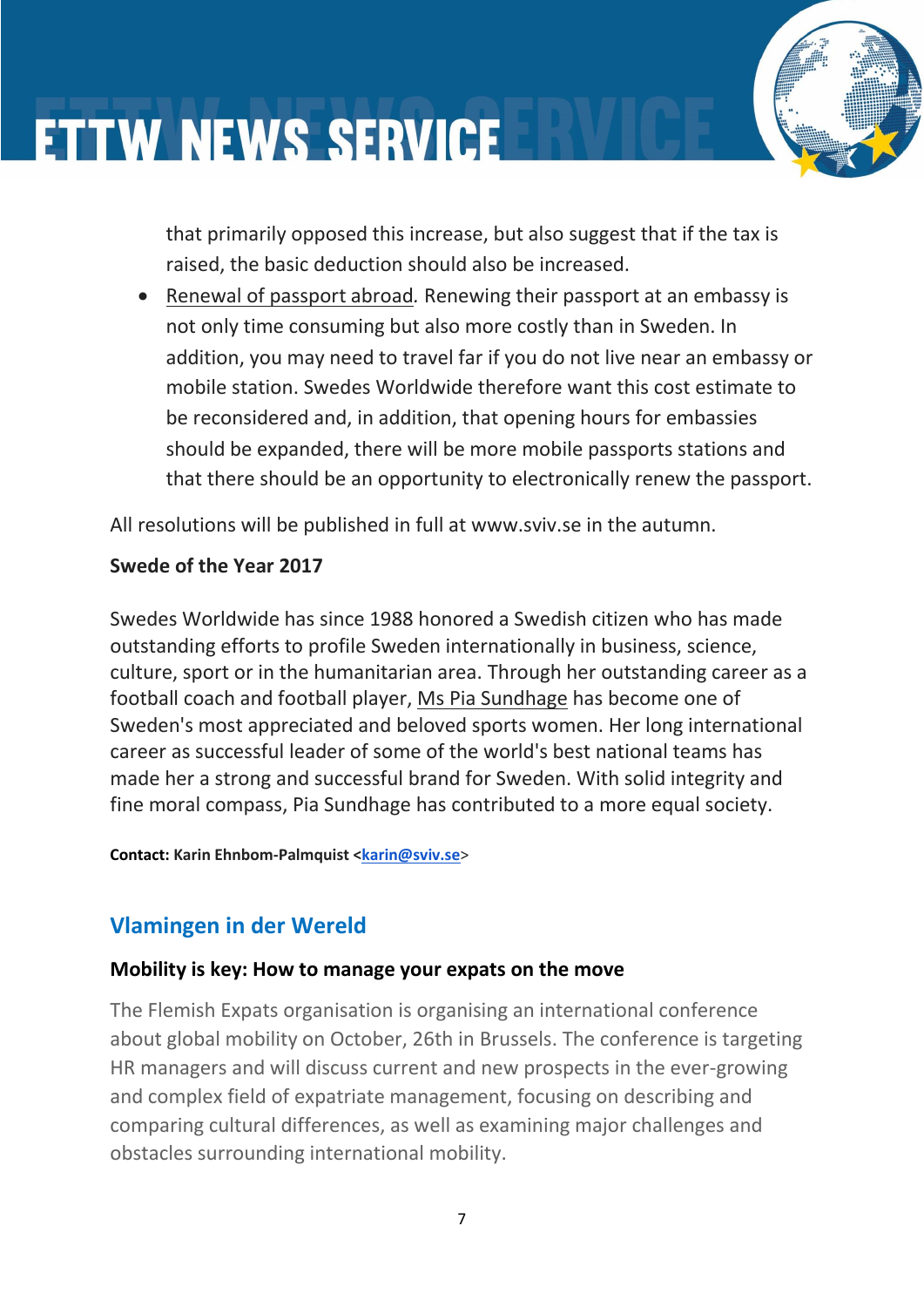

Participants will be provided with practical tools, techniques, strategies, and guidelines from leading voices in the field and offers unique networking opportunities. This collaboration of minds promises to lead to new possibilities and solutions.

The admission is free, but you need to register. More info about the conference at [http://www.viw.be/nl/conference-international-hr-professionals-mobility](http://www.viw.be/nl/conference-international-hr-professionals-mobility-key)[key](http://www.viw.be/nl/conference-international-hr-professionals-mobility-key)

**Contact: [koen.vanderschaeghe@viw.be](mailto:koen.vanderschaeghe@viw.be)**

**\*\*\*\*\*\*\*\*\*\*\*\*\*\*\*\*\*\*\*\*\*\*\*\*\*\*\*\***

### **III. News from Partner Organisations and other Sources**

#### **Meeting of Maisons Basques of Europe, Asia and Oceania**

On 13-14 May representatives of the Basque communities of 18 cities of three continents gathered at the Maison Basque in Paris

A delegation of the Basque Autonomous Government and representatives of the Basque Houses of Australia, Belgium, France, Germany, Italy, Japan and the United Kingdom participated in the Meeting.

There is a total of 19 Basque houses located in 18 cities: Barcelona, Madrid, Mallorca, Valladolid, Valencia (two Basque houses), Saragossa, Bourdeaux, Marseille, Montpellier, Pau, Paris, Munich, Roma, Sydney and Tokyo. Paris hosts a large community of Basque origin. Paris is also one of the main globalized metropolises: dynamic, open and integrated in the digital economy, which made Paris a very appropriate place to discuss a Basque network on the Internet: one of the key subjects of the Meeting.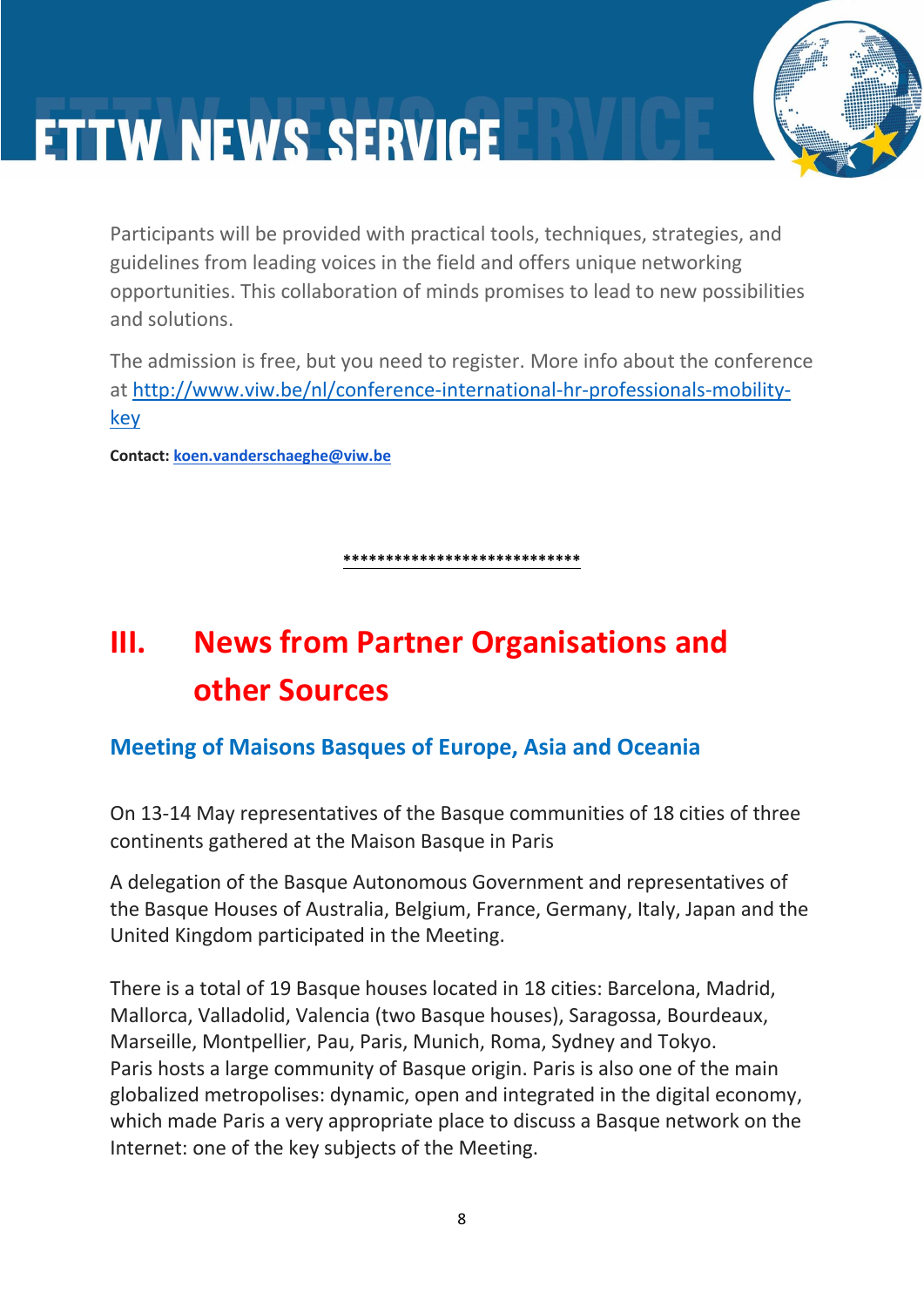#### **Europe, new technologies and globalization**

Basque emigration (on the French side as well as on the Spanish side of the Basque Country) has historically been oriented towards America. This phenomenon has since become a concern to major European cities. In addition, developments in new technologies and social networks over the last three decades suggest that for Basques living outside, meeting places are not only physical: they are also virtual spaces that can be accessed by a simple "click" on the Internet.

Thus, an "eighth Basque province" (composed of Basques scattered around the world) is emerging on the web in the form of a "virtual territory", an online territory.

Today, 190 Basque houses are recognized by the Basque Government throughout the world. This community composed of the Basques of the Diaspora constitutes an opportunity but also an immense challenge. But if these opportunities are more and more numerous, they are also more and more complex in this globalized world. These were the issues discussed at the meeting.

**Contact: José Manuel Meaurio Antón** [jm-meaurio@euskadi.eus](mailto:jm-meaurio@euskadi.eus)

#### **The Foundation on European Citizens' Rights, Involvement and Trust (ECIT)**

At the Final Session of the Summer University on 1 September, previously announced in ETTW NEWS No 12, it was suggested and immediately accepted to issue an appeal to European citizens to defend and promote Union citizenship, whilst urging them to take the immediate step of signing all the ECIs and petitions. ECIT took some time to formulate this **appeal under the acronym "CLAIM"** - a way of making it easy to remember, use and spread.

#### CLAIM stands for

Cherish EU citizenship - don't take it for granted

Learn about European citizenship

Act locally as a European citizen and across borders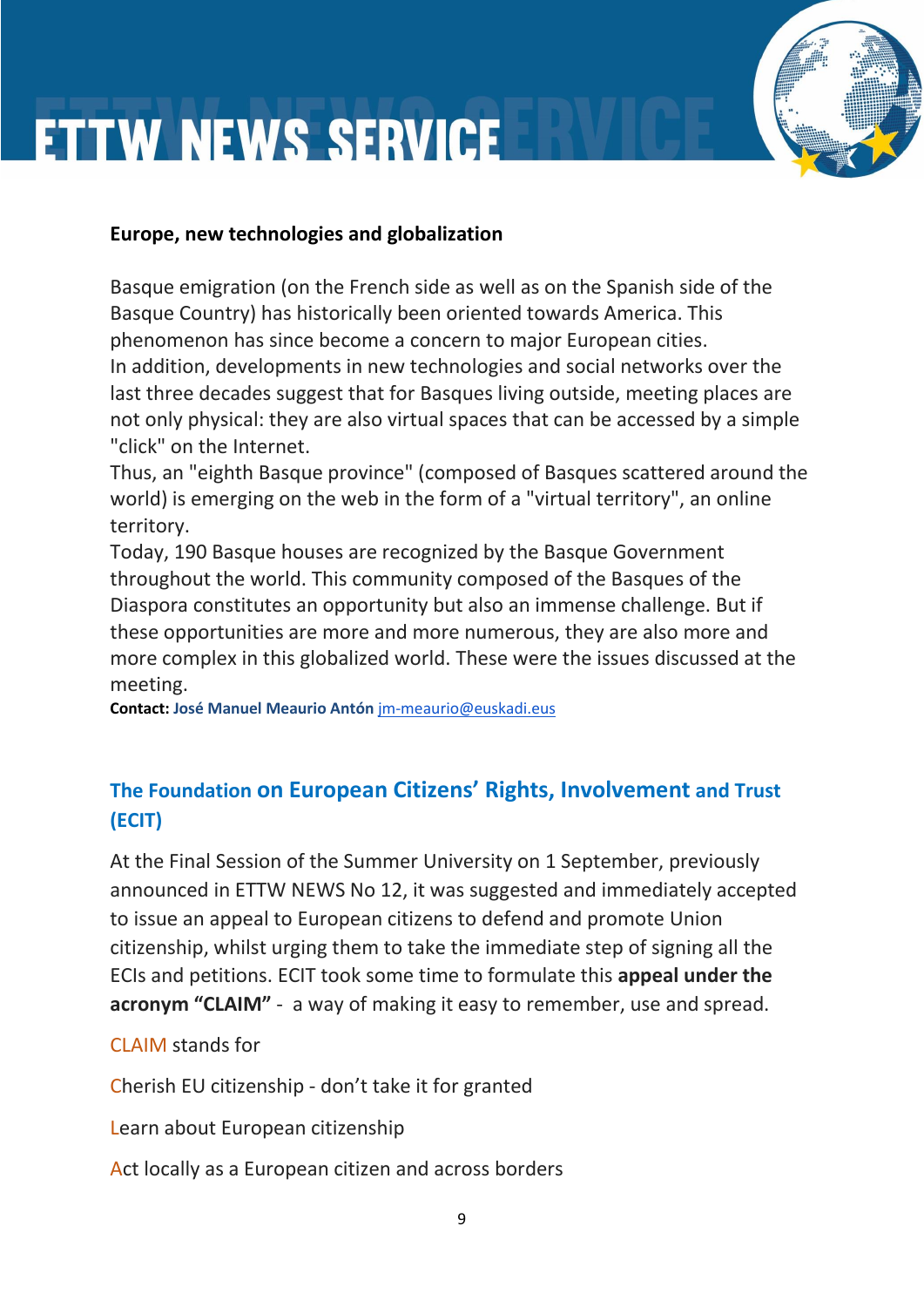Initiate reforms of the EU Institutions

Make the EU listen

Union Citizenship needs symbols and new ideas: a free movement solidarity fund, a citizens' card (to make it easier to claim European rights and sign appeals to the EU), full political rights (that allow citizens living in another EU Member State to vote in all national elections and referenda), a European citizens' house in every region to serve as an open space for information, advice and debate.

**Contact: [info@ecit-foundation.eu](mailto:info@ecit-foundation.eu)**

**\*\*\*\*\*\*\*\*\*\*\*\*\*\*\*\*\*\*\*\*\*\*\*\*\*\*\*\*\*\*\***

### **IV. Interesting Reading**

#### **Commission creates forum of experts to overcome cross border obstacles**

To unlock the full economic potential of EU border regions, home to 150 million citizens, the Commission has launched the **"Border Focal Point"**. It provides tailored support to regions to help them break down barriers to jobs and investments. For businesses, workers and students, navigating between different administrative and legal systems remains complex and costly. The initative is part of a wider Communication on "Boosting growth and cohesion in EU border regions", with a set of new actions and a list of ongoing initiatives, to help EU border regions grow faster and ever closer.

The Border Focal Point will be operational as of *January 2018 a*nd will help border regions cooperate better with a set of concrete actions. It will contribute to:

- (1) improving access to jobs,
- (2) to services such as health care and public transport systems and
- (3) to facilitating business across the border.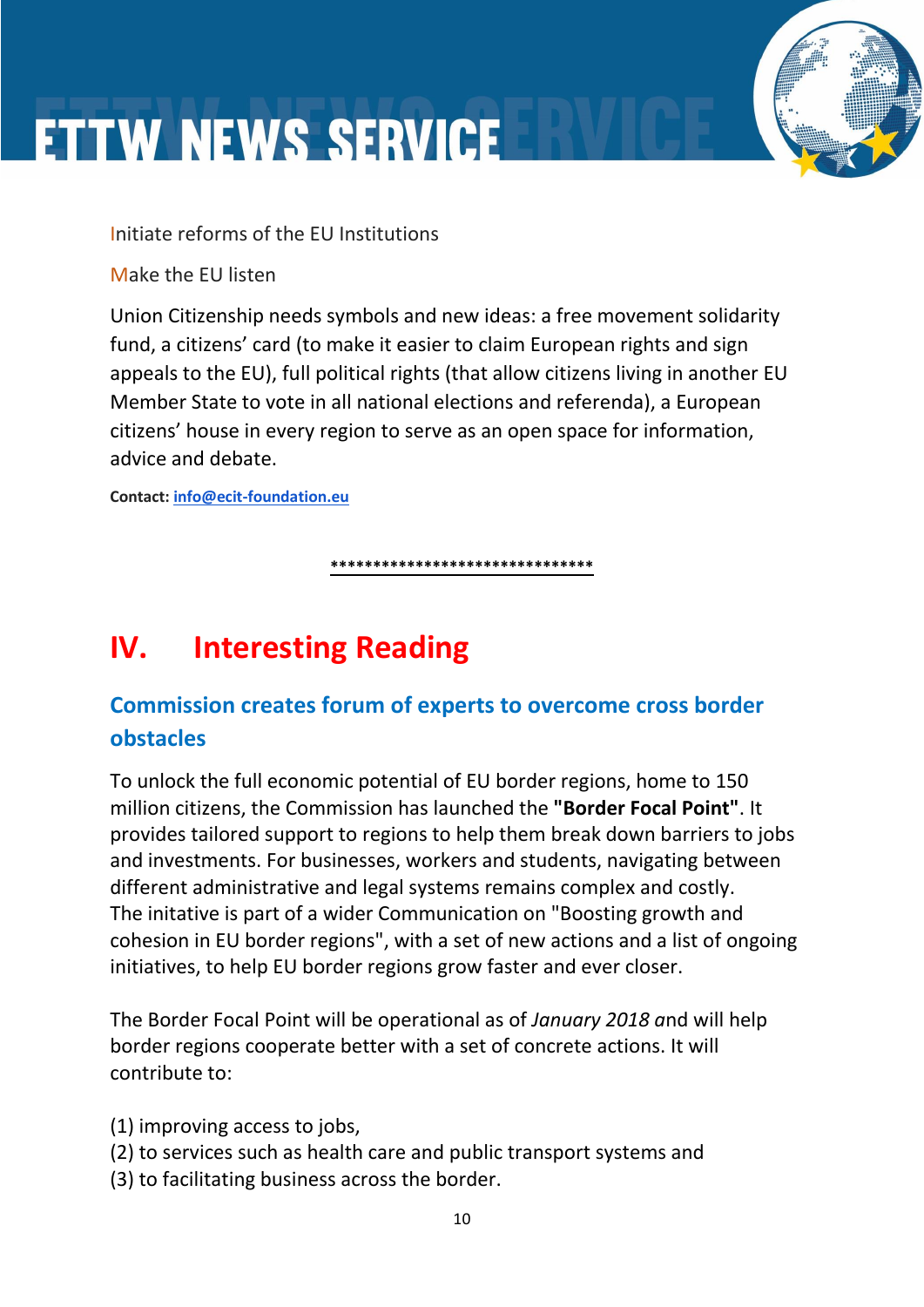**Better access to jobs**. 2 million workers and students already commute daily or weekly across the border. To help people find a job across the border, the Border Focal Point will support regions looking to deepen their cooperation. They can get advice on mutual recognition of qualifications, joint study programmes or coaching services for entrepreneurs. The Border Focal Point will centralise information on good practices in the field of cross border employment services, such as the joint network created by Spain's Galicia and the Northern region of Portugal and supported by the EU's job mobility portal EURES.

**Better access to public services.** To make border regions more attractive and more inclusive in terms of public services, the Border Focal Point will:

- Map existing cross border healthcare facilities, such as the cross border health care zones on the Franco-Belgian border.
- Study missing rail links along internal borders, for more efficient cross border public transport services.

**Doing business across the border.** The Border Focal Point will stimulate dialogue on cross border issues via the online network. Upon request, Border Focal Point experts will provide support for a greater alignment of rules for setting up businesses, share good practices from other border regions and promote an increased use of online procedures.

In addition to the creation of the Border Focal Point, the Commission will select up to 20 projects showcasing innovative solutions to deal with cross border obstacles. A call for projects will be launched before the end of 2017.

#### **More information**

*Communication* "Boosting Growth and Cohesion in EU border regions" *Memo*: Overcoming cross border obstacles to boost growth in EU border regions *Factsheet* – France and Germany: affordable tickets for local travel across the border *Factsheet* – Denmark and Sweden: over the border for work, back in time for supper *Factsheet* – Hungary and Slovakia: responding to emergency across the border *Factsheet* – Spain and Portugal: train and qualify in your country, work in another *Factsheet* – Latvia and Estonia: when the nearest hospital happens to be abroad

**Source:** European Commission - Press release IP/17/3270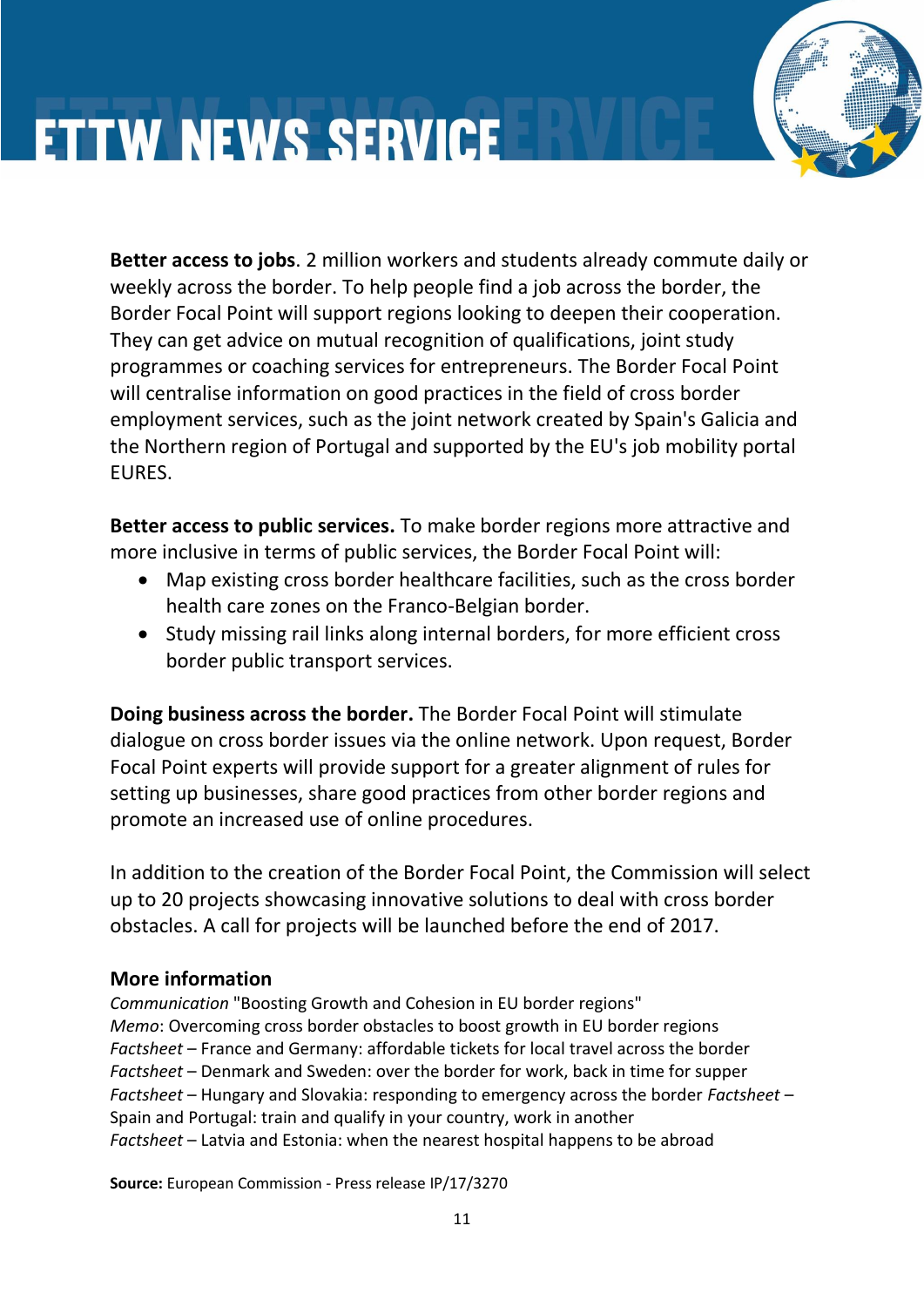#### **BREXIT-The fate of 3 million European citizens living in the UK still uncertain**

We are still waiting for a final breakthrough in the Brexit negotiations between the UK and the EU over the future status of the estimated 3.2 million European nationals living in Britain and around a million British citizens living in the EU.

Uncertainties and fear among EU citizens is underpinned by hundreds of "deportation warnings by mistake" sent out by the British Interior Ministry to EU citizens.

Meanwhile it has been reported that the number of EU nationals *leaving* the UK rose sharply to 122,000 people in the 12 months leading up to the end of March, in the biggest increase in a decade, after the country voted to leave the European Union.

The Office for National Statistics (ONS) reported at the end of August that this figure was 33,000 higher than the previous year,

There was a particularly sharp rise, of 17,000 *departures* of citizens from eight of the countries which joined the European Union in 2004 - Czech Republic, Estonia, Hungary, Latvia, Lithuania, Poland, Slovakia and Slovenia -as compared to 8,000 for citizens of Bulgaria and Romania, which joined the EU in 2007.

There was also a 19,000 *decrease in immigration from the EU* to 248,000 people over the same period.

The results "indicate that the EU referendum result may be influencing people's decision to migrate into and out of the UK," said Nicola White, head of international migration statistics at the ONS.

**Source:Euractive**

**\*\*\*\*\*\*\*\*\*\*\*\*\*\*\*\*\*\*\*\*\*\*\*\*\*\*\*\*\*\***